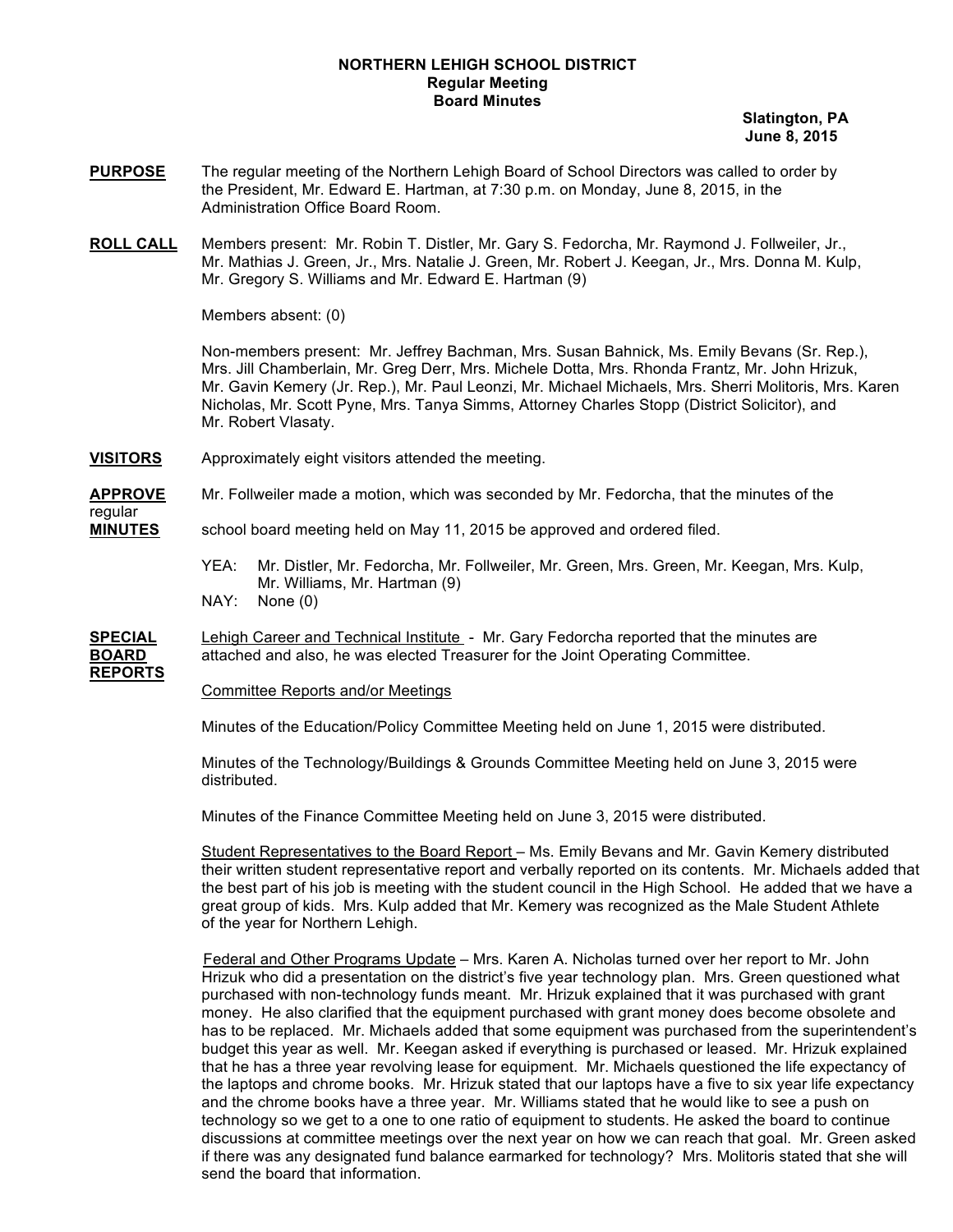### **SPECIAL** Business Manager's Report - Mrs. Rhonda Frantz reported that the final budget is on the agenda **BOARD** tonight for adoption. She added that there is nothing new in Harrisburg on the budget. **REPORTS (cont.)** Mrs. Molitoris announced that the homestead/farmstead is on the agenda tonight for approval giving taxpayers with an approved homestead/farmstead parcel up to \$260 in tax relief.

#### Superintendent's Report

Mr. Michaels announced that Baccalaureate is Thursday at 7:00 p.m. and graduation is Friday at 7:00 p.m.

Mr. Michaels introduced Michael Hofmann, Jr. who along with Mr. Robert Stettner, donated a copy of *Slatington at 150 Years: More Stories to Share*, to the Northern Lehigh School District in appreciation for educating young children for over 125 years. Mr. Hofmann stated that there are about 20 copies for sale at \$50.00 each. Inquiries can be made through the Slatington Library.

Mr. Michaels thanked Emily Bevans for her outstanding service to the community and the Board of Education as Student Representative for the past two years. Mr. Michaels presented her with a gift of appreciation for her years of service to the Board of Education.

Mr. Michaels announced that we have received a grant from the Office of Safe Schools, which will be used for cameras in the High School.

Mr. Hartman reported that an executive session was held prior to tonight's meeting to discuss personnel issues.

Mr. Michaels introduced Mrs. Maria Van Norman, candidate for the English Teacher position who is on the agenda this evening.

- **PERSONNEL** Mr. Distler made a motion, which was seconded by Mrs. Green, that the Board of Education approves the following personnel items:
- Dismissal Northern Lehigh School District Board of Directors moves to dismiss Connie Zellner from her employment with the District as a cook's helper to be effective immediately.

Retirement With regret, accept the retirement resignation of Paul Rearden from his position as Peters<br>P. Rearden Elementary Principal effective July 1, 2015. Mr. Rearden will begin his retirement from the Elementary Principal effective July 1, 2015. Mr. Rearden will begin his retirement from the Northern Lehigh School District after 5 years of service.

Resignation Accept the resignation of Elizabeth Chunko from her position as High School Chemistry/Physics E. Chunko teacher effective the end of the work day June 15, 2015. Mrs. Chunko has accepted a position in another district.

Resignation Accept the resignation of Jessica Gold from her position as High School English teacher J. Gold effective the end of the work day June 15, 2015.

Appointment Michelle Hock\* Temporary Professional Employee<br>
Instructional Michelle Assignment: Senior High School English Teache Instructional Assignment: Senior High School English Teacher replacing Jessica Gold who resigned. Salary:  $$46,200.00$  (Step 1 Bachelor's on the 2015-2016 CBA Salary Schedule) Effective: August 24, 2015  **\* Pending Verification of Missing Personnel File Items** Maria Van Norman\* Professional Employee

| Maria van Norman <sup>®</sup>                          | Professional Employee                               |
|--------------------------------------------------------|-----------------------------------------------------|
| Assignment:                                            | Senior High School English Teacher replacing Denise |
|                                                        | Turoscy who retired.                                |
| Salary:                                                | \$55,250.00 (Step 4 Masters on the 2015-2016 CBA    |
|                                                        | Salary Schedule)                                    |
| Effective:                                             | August 24, 2015                                     |
| * Pending Verification of Missing Personnel File Items |                                                     |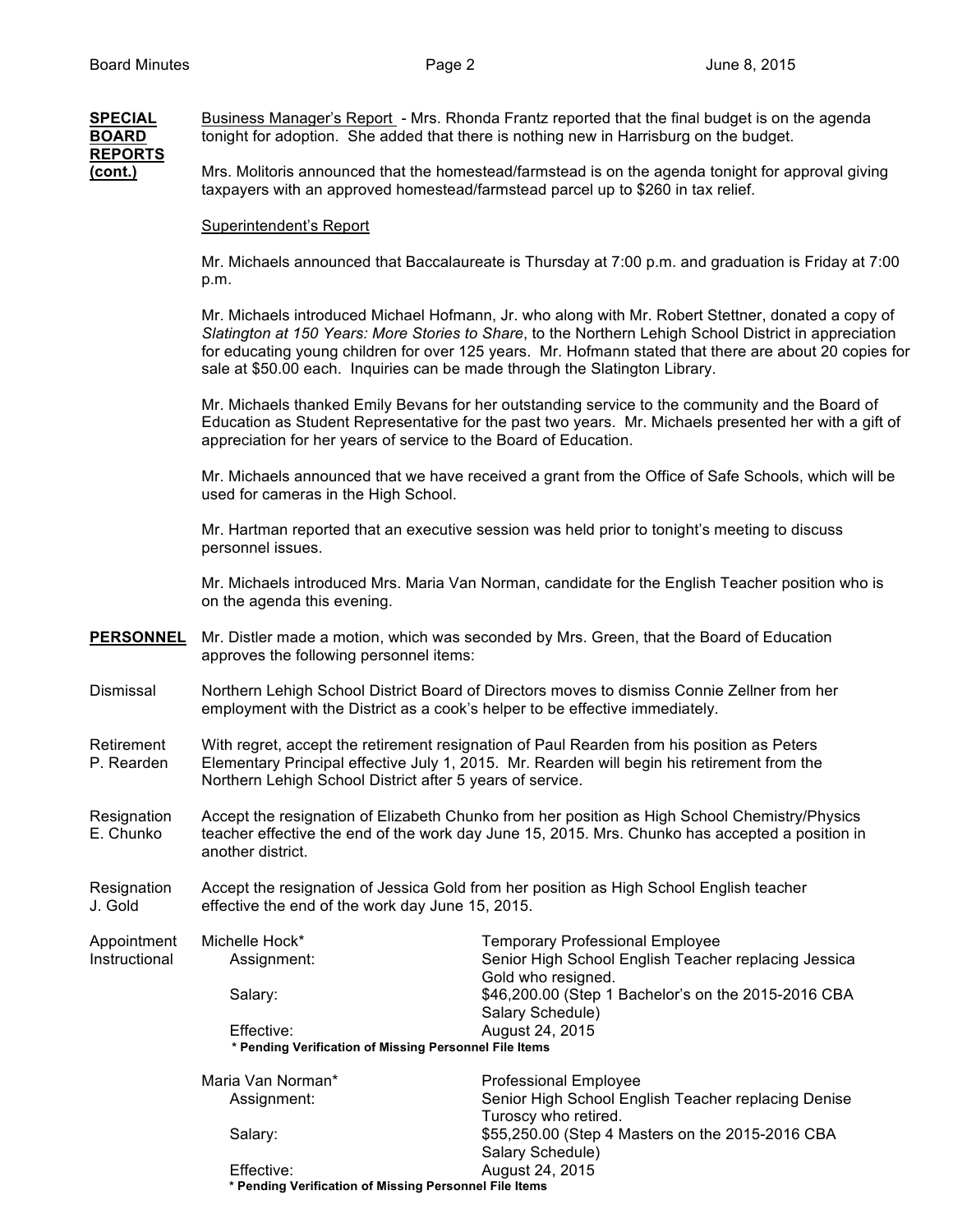| <b>PERSONNEL</b>           |                                                                                                                                                                                                                                                                                                                                                                                                                |                                                                                                                                                                                                                                                            |  |
|----------------------------|----------------------------------------------------------------------------------------------------------------------------------------------------------------------------------------------------------------------------------------------------------------------------------------------------------------------------------------------------------------------------------------------------------------|------------------------------------------------------------------------------------------------------------------------------------------------------------------------------------------------------------------------------------------------------------|--|
| $(cont.)$                  | Andrea Meyers*<br>Assignment:                                                                                                                                                                                                                                                                                                                                                                                  | <b>Temporary Professional Employee</b><br>Senior High School Chemistry/Physics Teacher<br>replacing Elizabeth Chunko who resigned.                                                                                                                         |  |
|                            | Salary:                                                                                                                                                                                                                                                                                                                                                                                                        | \$46,200 (Step 1 Bachelors on the 2015-2016 CBA<br>Salary Schedule)                                                                                                                                                                                        |  |
|                            | Effective:<br>* Pending Verification of Missing Personnel File Items                                                                                                                                                                                                                                                                                                                                           | August 24, 2015                                                                                                                                                                                                                                            |  |
| Administrative Paul Leonzi |                                                                                                                                                                                                                                                                                                                                                                                                                |                                                                                                                                                                                                                                                            |  |
| Transfer                   | From:<br>To:                                                                                                                                                                                                                                                                                                                                                                                                   | Acting Principal Peters Elementary School<br><b>Principal Peters Elementary School</b>                                                                                                                                                                     |  |
|                            | Salary:                                                                                                                                                                                                                                                                                                                                                                                                        | \$92,721.00                                                                                                                                                                                                                                                |  |
|                            | Effective:                                                                                                                                                                                                                                                                                                                                                                                                     | July 1, 2015                                                                                                                                                                                                                                               |  |
| Instructional              | Linda Brown                                                                                                                                                                                                                                                                                                                                                                                                    |                                                                                                                                                                                                                                                            |  |
|                            | From:                                                                                                                                                                                                                                                                                                                                                                                                          | Family & Consumer Science Teacher High School<br><b>Guidance Counselor Middle School</b>                                                                                                                                                                   |  |
|                            | To:<br>Salary:                                                                                                                                                                                                                                                                                                                                                                                                 | No change in salary                                                                                                                                                                                                                                        |  |
|                            | Effective:                                                                                                                                                                                                                                                                                                                                                                                                     | August 24, 2015                                                                                                                                                                                                                                            |  |
|                            | Amber Kuntz                                                                                                                                                                                                                                                                                                                                                                                                    |                                                                                                                                                                                                                                                            |  |
|                            | From:                                                                                                                                                                                                                                                                                                                                                                                                          | K-2 Learning Support Teacher Peters Elementary School                                                                                                                                                                                                      |  |
|                            | To:                                                                                                                                                                                                                                                                                                                                                                                                            | 6 <sup>th</sup> Grade Learning Support Slatington Elementary School                                                                                                                                                                                        |  |
|                            | Salary:                                                                                                                                                                                                                                                                                                                                                                                                        | No change in salary                                                                                                                                                                                                                                        |  |
|                            | Effective:                                                                                                                                                                                                                                                                                                                                                                                                     | August 24, 2015                                                                                                                                                                                                                                            |  |
|                            | Theresa Lobach                                                                                                                                                                                                                                                                                                                                                                                                 |                                                                                                                                                                                                                                                            |  |
|                            | From:                                                                                                                                                                                                                                                                                                                                                                                                          | 5 <sup>th</sup> Grade Learning Support Teacher Slatington<br><b>Elementary School</b>                                                                                                                                                                      |  |
|                            | To:                                                                                                                                                                                                                                                                                                                                                                                                            | Life Skills Support Teacher Grades 3-7                                                                                                                                                                                                                     |  |
|                            | Salary:                                                                                                                                                                                                                                                                                                                                                                                                        | No change in salary                                                                                                                                                                                                                                        |  |
|                            | Effective:                                                                                                                                                                                                                                                                                                                                                                                                     | August 24, 2015                                                                                                                                                                                                                                            |  |
|                            | <b>Thomas Mertus</b>                                                                                                                                                                                                                                                                                                                                                                                           |                                                                                                                                                                                                                                                            |  |
|                            | From:                                                                                                                                                                                                                                                                                                                                                                                                          | 6 <sup>th</sup> Grade Learning Support Teacher Slatington<br><b>Elementary School</b>                                                                                                                                                                      |  |
|                            | To:                                                                                                                                                                                                                                                                                                                                                                                                            | 5 <sup>th</sup> Grade Learning Support Teacher Slatington                                                                                                                                                                                                  |  |
|                            |                                                                                                                                                                                                                                                                                                                                                                                                                | <b>Elementary School</b>                                                                                                                                                                                                                                   |  |
|                            | Salary:                                                                                                                                                                                                                                                                                                                                                                                                        | No change in salary                                                                                                                                                                                                                                        |  |
|                            | Effective:                                                                                                                                                                                                                                                                                                                                                                                                     | August 24, 2015                                                                                                                                                                                                                                            |  |
| Family<br>Medical<br>Leave | Approve the request of employee #6714 to take a Family Medical Leave beginning on or<br>about August 24, 2015, for the birth of her first child. Employee is requesting to use accumulated<br>sick days (if applicable), and upon exhaustion of sick days, she is requesting a twelve week<br>family medical leave. Employee plans to return to her current teaching position on or about<br>January 25, 2016. |                                                                                                                                                                                                                                                            |  |
|                            | tentatively plans to return to his position on October 19, 2015.                                                                                                                                                                                                                                                                                                                                               | Approve the request of employee #3375 to take a six week Family Medical Leave.<br>Employee is requesting to use one (1) personal day on September 3, 2015 and then<br>begin a six week family leave using twenty-nine (29) accumulated sick days. Employee |  |
| Rescind<br>Co-Curricular   |                                                                                                                                                                                                                                                                                                                                                                                                                | Rescind the appointment of Kelly Follweiler in the amount of \$2,902.00 from her position<br>as Assistant Field Hockey coach for the 2015-2016 school year which was originally approved                                                                   |  |

Appointment at the March 9, 2015 board meeting.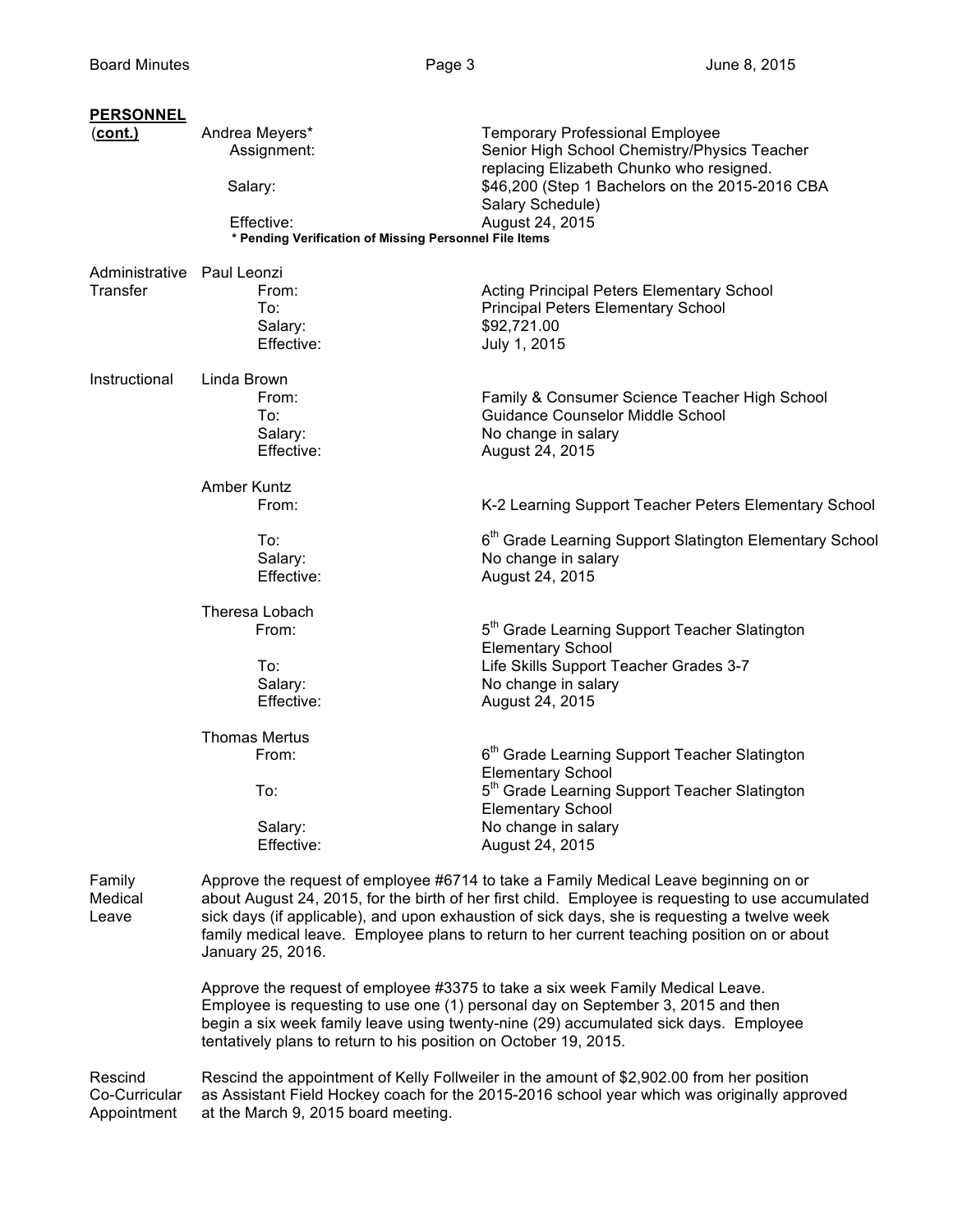| <b>PERSONNEL</b><br>(cont.)<br>Co-Curricular<br>Appointments<br>2015-2016                                   | Motion to renew the appointment of the following Co-Curricular positions for the 2015-2016<br>school year:<br>Jeremy Battista<br>Assistant Boys' Soccer Coach<br>\$2,902.00<br>Susan Bowser<br>MS Jr. Ntl. Honor Society (Shared \$435.00)<br>\$145.00<br><b>Rick Eckhart</b><br>MS Jr. Ntl. Honor Society (Shared \$435.00)<br>\$<br>145.00<br>\$<br>Jason Graver<br>MS Jr. Ntl. Honor Society (Shared \$435.00)<br>145.00<br>Kelly Follweiler<br>MS Field Hockey Coach<br>\$2,758.00<br><b>Todd Herzog</b><br>Sr. High Spring Intramural - Weightlifting<br>\$846.00<br>Steven Jonkman<br><b>Elementary Chorus Advisor</b><br>\$619.00<br>\$825.00<br>Steven Jonkman<br><b>Elementary Band Advisor</b><br>Academic Challenge Eight Advisor<br>\$458.00<br>Alice Lieberman<br>Kayla Perkowski<br>Middle School Yearbook Advisor<br>\$<br>\$1,597.00<br>Kate Pluchinsky<br>Cheerleading Advisor - Shared Stipend<br>Stephen Shuey<br>Senior High Fall Play Director<br>\$1,541.00<br>Stephen Shuey<br>Senior High Spring Musical Director<br>\$2,901.00<br>Maria Van Norman<br>Cheerleading Advisor - Shared Stipend<br>\$1,597.00 | 846.00 |  |  |
|-------------------------------------------------------------------------------------------------------------|------------------------------------------------------------------------------------------------------------------------------------------------------------------------------------------------------------------------------------------------------------------------------------------------------------------------------------------------------------------------------------------------------------------------------------------------------------------------------------------------------------------------------------------------------------------------------------------------------------------------------------------------------------------------------------------------------------------------------------------------------------------------------------------------------------------------------------------------------------------------------------------------------------------------------------------------------------------------------------------------------------------------------------------------------------------------------------------------------------------------------------|--------|--|--|
|                                                                                                             | YEA:<br>Mr. Distler, Mr. Fedorcha, Mr. Follweiler, Mr. Green, Mrs. Green, Mr. Keegan, Mrs. Kulp,<br>Mr. Williams, Mr. Hartman (9)<br>NAY:<br>None $(0)$                                                                                                                                                                                                                                                                                                                                                                                                                                                                                                                                                                                                                                                                                                                                                                                                                                                                                                                                                                            |        |  |  |
|                                                                                                             | Mr. Michaels added that Andrea Meyers, new Chemistry/Physics teacher, was valedictorian<br>of Northern Lehigh in 2006.                                                                                                                                                                                                                                                                                                                                                                                                                                                                                                                                                                                                                                                                                                                                                                                                                                                                                                                                                                                                             |        |  |  |
| <b>POLICY</b>                                                                                               | Mr. Williams made a motion, which was seconded by Mr. Fedorcha, that the Board of<br>Education approves the following policy items:                                                                                                                                                                                                                                                                                                                                                                                                                                                                                                                                                                                                                                                                                                                                                                                                                                                                                                                                                                                                |        |  |  |
| <b>Board Policy</b><br>First<br>Reading                                                                     | Approve school board policy #819 - Operations - Suicide Awareness, Prevention & Response, as<br>presented after first reading.                                                                                                                                                                                                                                                                                                                                                                                                                                                                                                                                                                                                                                                                                                                                                                                                                                                                                                                                                                                                     |        |  |  |
| List of<br>Organizations                                                                                    | In accordance with School Board Policy #707, approve the list of organizations and their<br>appropriate group designation as presented by the Director of Support Services.                                                                                                                                                                                                                                                                                                                                                                                                                                                                                                                                                                                                                                                                                                                                                                                                                                                                                                                                                        |        |  |  |
| Homebound<br>Instruction                                                                                    | It is recommended that the Board of Education grant homebound instruction for a $9th$ grade<br>student, Student No. 1890027 for five hours per week, effective May 4, 2015 and continuing<br>until the end of the 2014-2015 school year.                                                                                                                                                                                                                                                                                                                                                                                                                                                                                                                                                                                                                                                                                                                                                                                                                                                                                           |        |  |  |
|                                                                                                             | YEA:<br>Mr. Distler, Mr. Fedorcha, Mr. Follweiler, Mr. Green, Mrs. Green, Mr. Keegan, Mrs. Kulp,<br>Mr. Williams, Mr. Hartman (9)<br>NAY:<br>None $(0)$                                                                                                                                                                                                                                                                                                                                                                                                                                                                                                                                                                                                                                                                                                                                                                                                                                                                                                                                                                            |        |  |  |
| <b>CURRIC-</b><br><b>ULUM AND</b><br><b>INSTRUC-</b><br><b>TION</b><br>Title I &<br>Title IIA-<br>2015-2016 | Mr. Green made a motion, which was seconded by Mr. Fedorcha, that the Board of Education<br>approves the following curriculum and instruction item:                                                                                                                                                                                                                                                                                                                                                                                                                                                                                                                                                                                                                                                                                                                                                                                                                                                                                                                                                                                |        |  |  |
|                                                                                                             | Approve to authorize proper officials to execute contracts for Title I and Title IIA for the 2015-<br>2016 school year.                                                                                                                                                                                                                                                                                                                                                                                                                                                                                                                                                                                                                                                                                                                                                                                                                                                                                                                                                                                                            |        |  |  |
|                                                                                                             | YEA:<br>Mr. Distler, Mr. Fedorcha, Mr. Follweiler, Mr. Green, Mrs. Green, Mr. Keegan, Mrs. Kulp,<br>Mr. Williams, Mr. Hartman (9)<br>NAY:<br>None $(0)$                                                                                                                                                                                                                                                                                                                                                                                                                                                                                                                                                                                                                                                                                                                                                                                                                                                                                                                                                                            |        |  |  |
| <b>NEW</b><br><b>BUSINESS</b>                                                                               | Mr. Follweiler made a motion, which was seconded by Mr. Williams, that the Board of Education<br>approves the following New Business items:                                                                                                                                                                                                                                                                                                                                                                                                                                                                                                                                                                                                                                                                                                                                                                                                                                                                                                                                                                                        |        |  |  |
| Resolution<br>Pension<br>Reform                                                                             | RESOLVED, the Board of Education approves the Resolution Urging Legislative Action on School<br>Employee Pension Reform.                                                                                                                                                                                                                                                                                                                                                                                                                                                                                                                                                                                                                                                                                                                                                                                                                                                                                                                                                                                                           |        |  |  |

Employee Pension Reform.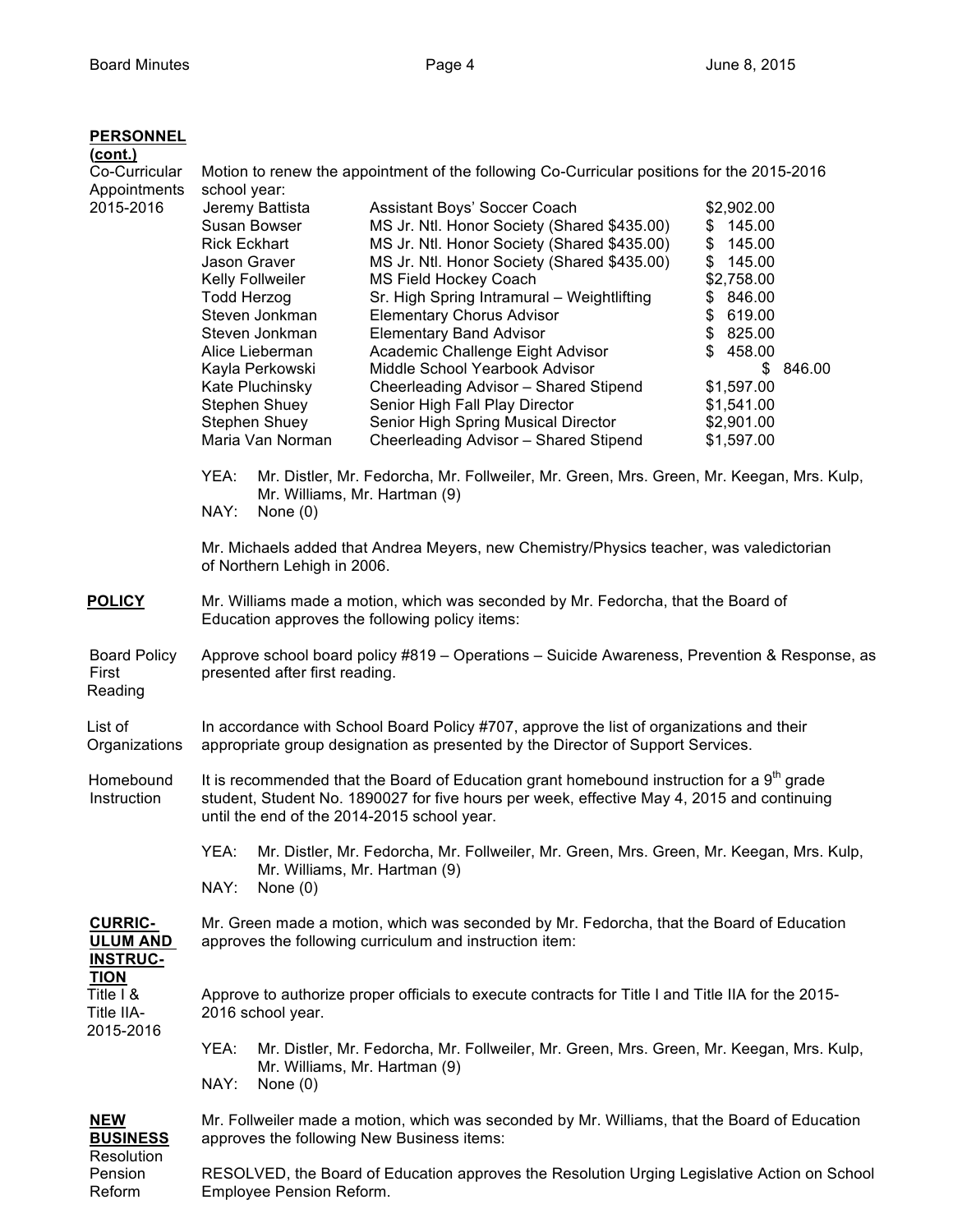| <b>NEW</b><br><b>BUSINESS</b><br><u>(cont.)</u><br>Resolution<br>Cyber<br>Charter<br>Funding<br>Reform | RESOLVED, the Board of Education approves the Resolution Calling for Reform of Funding<br>for Cyber Charter Schools.                                                                                                                                                                                                                                                                                                                                                                                                                                                |  |  |
|--------------------------------------------------------------------------------------------------------|---------------------------------------------------------------------------------------------------------------------------------------------------------------------------------------------------------------------------------------------------------------------------------------------------------------------------------------------------------------------------------------------------------------------------------------------------------------------------------------------------------------------------------------------------------------------|--|--|
| Resolution<br>New Funding<br>Formula for<br>Basic Ed                                                   | RESOLVED, the Board of Education approves the Resolution Urging the General Assembly to<br>Establish a New Funding Formula for Basic Education.                                                                                                                                                                                                                                                                                                                                                                                                                     |  |  |
| <b>FINANCIAL</b>                                                                                       | Mr. Fedorcha made a motion, which was seconded by Mr. Williams, that the Board of Education<br>approves the following financial items:                                                                                                                                                                                                                                                                                                                                                                                                                              |  |  |
| List of<br><b>Bills</b>                                                                                | Approve the Following List of Bills:<br>General Fund months of May and June<br>Refreshment Stand month of May<br>Cafeteria Fund month of May<br>Capital Projects month of May                                                                                                                                                                                                                                                                                                                                                                                       |  |  |
| <b>Budgetary</b><br><b>Transfers</b>                                                                   | Allow business office to complete budgetary transfers for the 2014-2015 end of year audit.                                                                                                                                                                                                                                                                                                                                                                                                                                                                          |  |  |
| Willis of<br>Pennsylvania<br>Ins.Broker                                                                | Appoint Willis of Pennsylvania, Inc. as the district insurance broker for Property, Casualty,<br>& Liability insurance for the 2015-2016 school year.                                                                                                                                                                                                                                                                                                                                                                                                               |  |  |
| <b>District</b>                                                                                        | Award insurance coverage for the 2015-2016 school year to the following companies:                                                                                                                                                                                                                                                                                                                                                                                                                                                                                  |  |  |
| Insurances                                                                                             | Commercial Package and Automobile (Vehicle Liability, General Liability Property Insurance<br>and Boiler and Machinery) Graphic Arts (UTICA) National Insurance Company - \$77,445.00. The<br>premium is an increase of \$2,721.00 over last year's rate.                                                                                                                                                                                                                                                                                                           |  |  |
|                                                                                                        | Commercial Umbrella Liability Insurance - North River Insurance Company - \$17,318.00. There is no<br>premium increase from last year's rate.                                                                                                                                                                                                                                                                                                                                                                                                                       |  |  |
|                                                                                                        | School Leaders Error and Omissions Liability - National Union Fire Insurance Company - \$30,598.00.<br>The premium is an increase of \$891.00 over last year's rate.                                                                                                                                                                                                                                                                                                                                                                                                |  |  |
| Worker's<br>Compensation<br><b>School District</b><br>Insurance<br>Consortium                          | Appoint School District's Insurance Consortium as the district's Workers' Compensation<br>carrier for the 2015-2016 school year at an estimated premium of \$91,593.00, approximately<br>a \$5,406.00 increase. This amount is an estimated total, final cost is based on actual payroll<br>figures.                                                                                                                                                                                                                                                                |  |  |
| <b>District</b><br>Financial<br>Institutions                                                           | Authorize the following financial institutions to act as approved depositories for school district<br>funds and or temporary investments. The Northern Lehigh School Board further authorizes the<br>following financial institutions to transfer funds on deposit to any other bank for the credit of the<br>Northern Lehigh School District. The Board further authorizes the Business Manager and/or<br>Superintendent to enter into agreements, supplements or amendments to agreements to implement<br>the foregoing operations for the 2015-2016 school year. |  |  |
|                                                                                                        | <b>Prudential-Bache Government Securities Trust</b><br><b>First Niagara</b><br>Wells Fargo National Bank<br>Pennsylvania Local Government Investment Trust (PLGIT)<br><b>TD Wealth</b>                                                                                                                                                                                                                                                                                                                                                                              |  |  |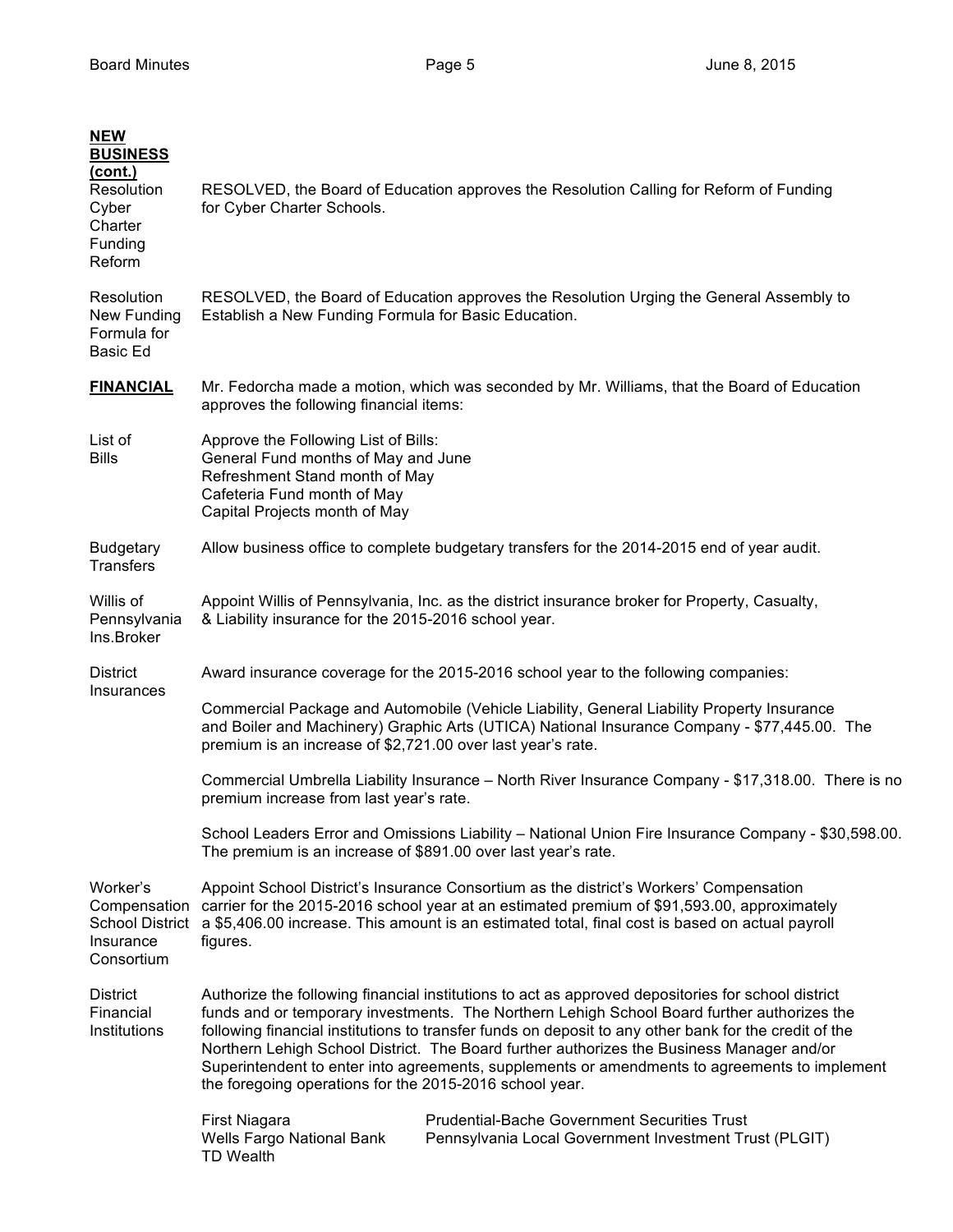| <b>FINANCIAL</b><br>(cont.)<br>Payment of<br>Bills In<br>July<br><b>Board</b><br>Secretary &<br>Treasurer<br><b>Bonds</b><br>2015-2016 | Approve to grant permission to the business office to pay general fund and capital projects bills<br>that are scheduled for payment during the month of July as required by contract. There is no<br>scheduled board meeting in July.<br>Approve to renew the following expiring bonds for the 2015-2016 fiscal year through Willis of<br>Pennsylvania, Inc.<br>A \$50,000 Board Secretary Bond for the term of July 1, 2015 to July 1, 2016 at an annual<br>premium of \$175.00.<br>A \$50,000 Board Treasurer Bond for the period July 1, 2015 to July 1, 2016 at an annual premium cost<br>of \$269.00. |
|----------------------------------------------------------------------------------------------------------------------------------------|------------------------------------------------------------------------------------------------------------------------------------------------------------------------------------------------------------------------------------------------------------------------------------------------------------------------------------------------------------------------------------------------------------------------------------------------------------------------------------------------------------------------------------------------------------------------------------------------------------|
| California<br><b>First Leasing</b><br>Corporation<br>per<br>lease agree-                                                               | Upon final approval of the General Fund Final 2015-2016 budget, approve the lease from California<br>First Leasing Corporation 18201 Von Karman Avenue, Suite 800 Irvine, CA 92612 for \$50,000<br>year with a lease term of 36 months and a one (\$1) dollar buyout option at end of the                                                                                                                                                                                                                                                                                                                  |
| Computer<br>Leasing                                                                                                                    | ment. The lease will be used for the purchase of replacement laptop computers for the Middle<br>School laptop carts (2 carts); replacement laptops for the High School floating laptop cart and<br>Library cart; replacement of Faculty laptops for the Middle School; replacement Laser printers for<br>the Slatington and Peters Elementary School Main Offices; and ChromeBooks to replace laptops<br>in four (4) carts at Slatington Elementary.                                                                                                                                                       |
| Commit<br>Assign<br><b>Fund Balance</b>                                                                                                | Approve to commit and/or assign portions of the June 30, 2015 fund balance for the<br>following purposes (actual amounts to be determined after completion of the 2014-2015 end of year<br>audit):                                                                                                                                                                                                                                                                                                                                                                                                         |
|                                                                                                                                        | <b>PSERS</b> Increase<br><b>Replacement Equipment</b><br>Long Range Maintenance<br><b>Health Insurance Premiums</b><br>Technology                                                                                                                                                                                                                                                                                                                                                                                                                                                                          |
| School<br>Physician                                                                                                                    | Approve to appoint Dr. Nicole Sully and Dr. Amy Steigerwalt of Parkland Family Health Center<br>as school physicians for the 2015-2016 school year. The fee for grade level physicals will be<br>\$20.00 per physical needed. Consultant services will be provided at no charge.                                                                                                                                                                                                                                                                                                                           |
| Football<br>Game<br>Physician                                                                                                          | Approve to appoint Lehigh Valley Network to provide football game physicians for the<br>2015-2016 school year at a quoted fee of \$150.00 per regular season game and \$175.00<br>per post-season game. There is no increase over last year's rates.                                                                                                                                                                                                                                                                                                                                                       |
| Weight Room<br>Equipment<br>Lease                                                                                                      | Authorize administration to purchase new weight room fitness equipment, bi-yearly maintenance<br>plan, flooring and flooring installation through Advantage Sport & Fitness Inc. The cost of the new<br>fitness equipment with maintenance plan is \$169,664.84 and flooring with installation is<br>\$18,162.00. Financing will be a 5 year lease with Real Lease, 1200 Pittsford-Victor Rd, Pittsford,<br>NY 14534 at a yearly amount of \$38,652.00 beginning July 1, 2015. Advantage Sport & Fitness<br>Inc. is a member of the Pennsylvania State Contract Pricing - COSTARS.                         |
| <b>Core Drilling</b><br>Track                                                                                                          | Authorize administration to allow ELA Sport to contract with an engineering firm to perform core<br>drilling of the track around bulldog stadium at a cost not to exceed \$4,500. The core drilling<br>will allow for a full inspection of the 20+ year asphalt on the track and further provide for a<br>complete project cost presentation at the August committee meetings.                                                                                                                                                                                                                             |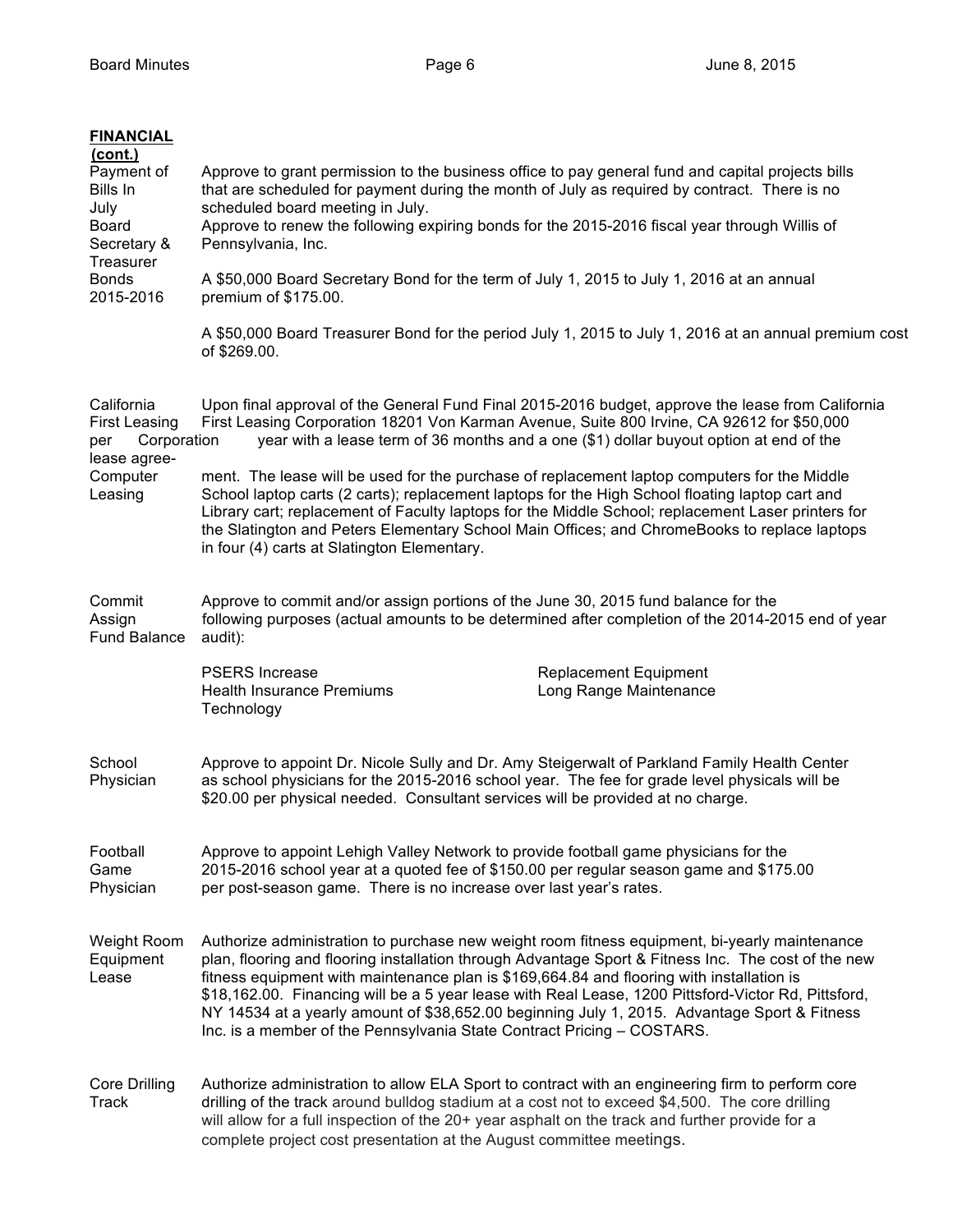## **FINANCIAL**

**(cont.)** Farmstead

Homestead/ Approve the following Homestead/Farmstead Resolution, as presented.

# Resolution **NORTHERN LEHIGH SCHOOL DISTRICT**

## **2015 Homestead and Farmstead Exclusion Resolution**

**RESOLVED**, by the Board of School Directors of the Northern Lehigh School District, that homestead and farmstead exclusion real estate tax assessment reductions are authorized for the school year beginning July 1, 2015, under the provisions of the Homestead Property Exclusion Program Act (part of Act 50 of 1998) and the Taxpayer Relief Act (Act 1 of 2006), as follows:

- **1. Aggregate amount available for homestead and farmstead real estate tax reduction.** The following amounts are available for homestead and farmstead real estate tax reduction for the school year beginning July 1, 2015:
	- a. **Gambling tax funds.** The Pennsylvania Department of Education (PDE) has notified the School District that PDE will pay to the School District during the school year pursuant to Act 1, 53 P.S. § 6926.505(b), as a property tax reduction allocation funded by gambling tax funds, the amount of \$946,000.35 plus an additional \$0, which was undistributed school year beginning July 1, 2014, for a total amount of \$946,000.35.
	- b. **Philadelphia tax credit reimbursement funds**. PDE has notified the School District that PDE will pay to the School District during the school year pursuant to Act 1, 53 P.S. § 6926.324(3), as reimbursement for Philadelphia tax credits claimed against the School District earned income tax by School District resident taxpayers, the amount of \$5,678.14.
	- c. **Aggregate amount available.** Adding these amounts, the aggregate amount available during the school year for real estate tax reduction is \$951,678.49.
- 2. **Homestead/farmstead numbers.** Pursuant to Act 50, 54 Pa. C.S. § 8584(i), and Act 1,P.S. §  $6926.341(q)(3)$ , the County has provided the School District with a certified report listing approved homesteads and approved farmsteads as follows:
	- a. **Homestead property number.** The number of approved homesteads within the School District is 3,718.
	- b. **Farmstead property number.** The number of approved farmsteads within the School District is 28.
	- c. **Homestead/farmstead combined number.** Adding these numbers, the aggregate number of approved homesteads and approved farmsteads is 3,746.
- **3. Real estate tax reduction calculation.** The school board has decided that the homestead exclusion amount and the farmstead exclusion amount shall be equal. Dividing the paragraph 1(c) aggregate amount available during the school year for real estate tax reduction of \$951,678.49 by the paragraph 2(c) aggregate number of approved homesteads and approved farmsteads of 3,746 (before considering the assessed value of approved homesteads and approved farmsteads having an assessed value below the preliminary calculation of the maximum real estate assessed value reduction amount to be established as the homestead and farmstead exclusion amount), the preliminary calculation of the maximum real estate tax reduction amount applicable to each approved homestead and to each approved farmstead is \$254.06.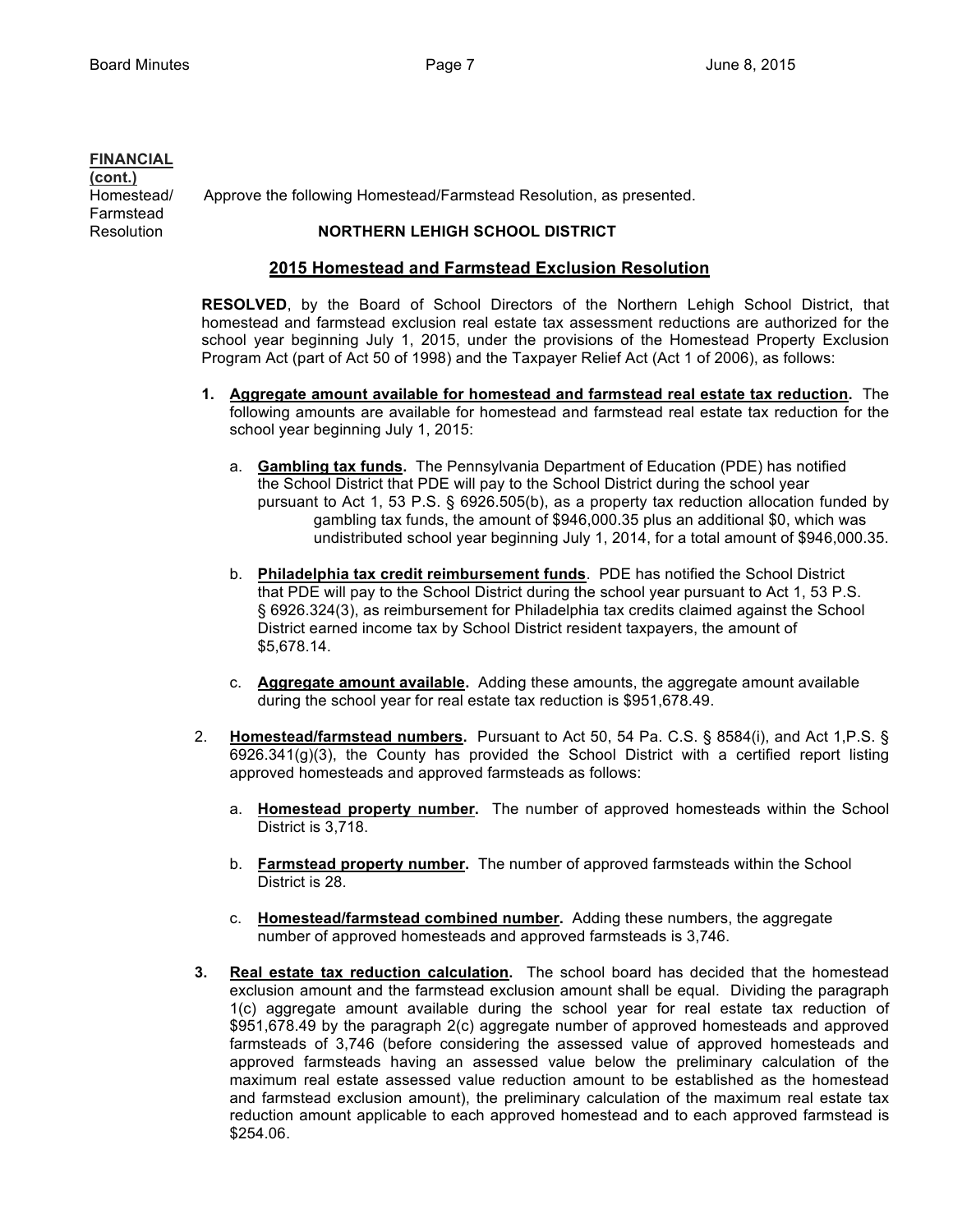- **FINANCIAL** Based on calculations provided by the School District Business Office from the best **(cont.)** available information and carefully evaluated by the School Board, considering the assessed value of approved homesteads and approved farmsteads having an assessed value below the preliminary calculation of the maximum real estate assessed value reduction amount to be established as the homestead exclusion and the farmstead exclusion amount, an additional aggregate amount of \$22,218.69 will be available during the school year for real estate tax reduction applicable to approximately 3,538 homesteads and farmsteads, resulting in an additional real estate tax reduction amount available for each homestead and farmstead of \$6.24. Adding this additional amount to the preliminary calculation of the maximum real estate tax reduction amount of \$254.06, the final maximum real estate tax reduction amount applicable to each approved homestead and to each approved farmstead is \$260.30.
	- **4**. **Homestead exclusion calculation.** Dividing the paragraph 3 maximum real estate tax reduction amount of \$260.30 by the School District real estate tax rate of 21.1475 mills (.0211475) for Lehigh County and 59.1363 mills (.0591363) for Northampton County, the maximum real estate assessed value reduction to be reflected on tax notices as a homestead exclusion for each approved homestead is \$12,309 for Lehigh County or \$4,402 for Northampton County, and the maximum real estate assessed value reduction to be reflected on tax notices as a farmstead exclusion for each approved farmstead is \$12,309 for Lehigh County or \$4,402 for Northampton County.
	- **5. Homestead/farmstead exclusion authorization July 1 tax bills.** The tax notice issued to the owner of each approved homestead within the School District shall reflect a homestead exclusion real estate assessed value reduction equal to the lesser of: (a) the Countyestablished assessed value of the homestead, or (b) the paragraph 4 maximum real estate assessed value reduction of \$12,309 for Lehigh County or \$4,402 for Northampton County. The tax notice issued to the owner of each approved farmstead within the School District shall reflect an additional farmstead exclusion real estate assessed value reduction equal to the lesser of: (a) the County-established assessed value of the farmstead, or (b) the paragraph 4 maximum real estate assessed value reduction of \$12,309 for Lehigh County or \$4,402 for Northampton County. For purposes of this Resolution, "approved homestead" and "approved farmstead" shall mean homesteads and farmsteads listed in the report referred to in paragraph 2 above and received by the School District from the County Assessment Office on or before May 1 pursuant to Act 1, 53 P.S. § 6926.341(g)(3), based on homestead/farmstead applications filed with the County Assessment Office on or before March 1. This paragraph 5 will apply to tax notices issued based on the initial tax duplicate used in issuing initial real estate tax notices for the school year, which will be issued on or promptly after July 1, and will not apply to interim real estate tax bills.
	- YEA: Mr. Distler, Mr. Fedorcha, Mr. Follweiler, Mr. Green, Mrs. Green, Mr. Keegan, Mrs. Kulp, Mr. Williams, Mr. Hartman (9)
	- NAY: None (0)

**FINANCIAL** Mr. Fedorcha made a motion, which was seconded by Mr. Distler, to table the following Financial item:

Track Authorize administration to enter into an agreement with Nagle Athletic Surfaces for renovation Renovation of the track around bulldog stadium at a cost not to exceed \$600,000.

> Roll call. YEA: Mr. Distler, Mr. Fedorcha, Mrs. Green, Mrs. Kulp, Mr. Williams, Mr. Hartman (6) NAY: Mr. Follweiler, Mr. Green, Mr. Keegan (3) Motion carried.

**INFOR-** Minutes of the Carbon Lehigh Intermediate Unit 21 Board of Directors meeting held on **MATION** April 20, 2015 were distributed.

Minutes of the Lehigh Carbon Community College Board of Trustees meeting held on April 9,